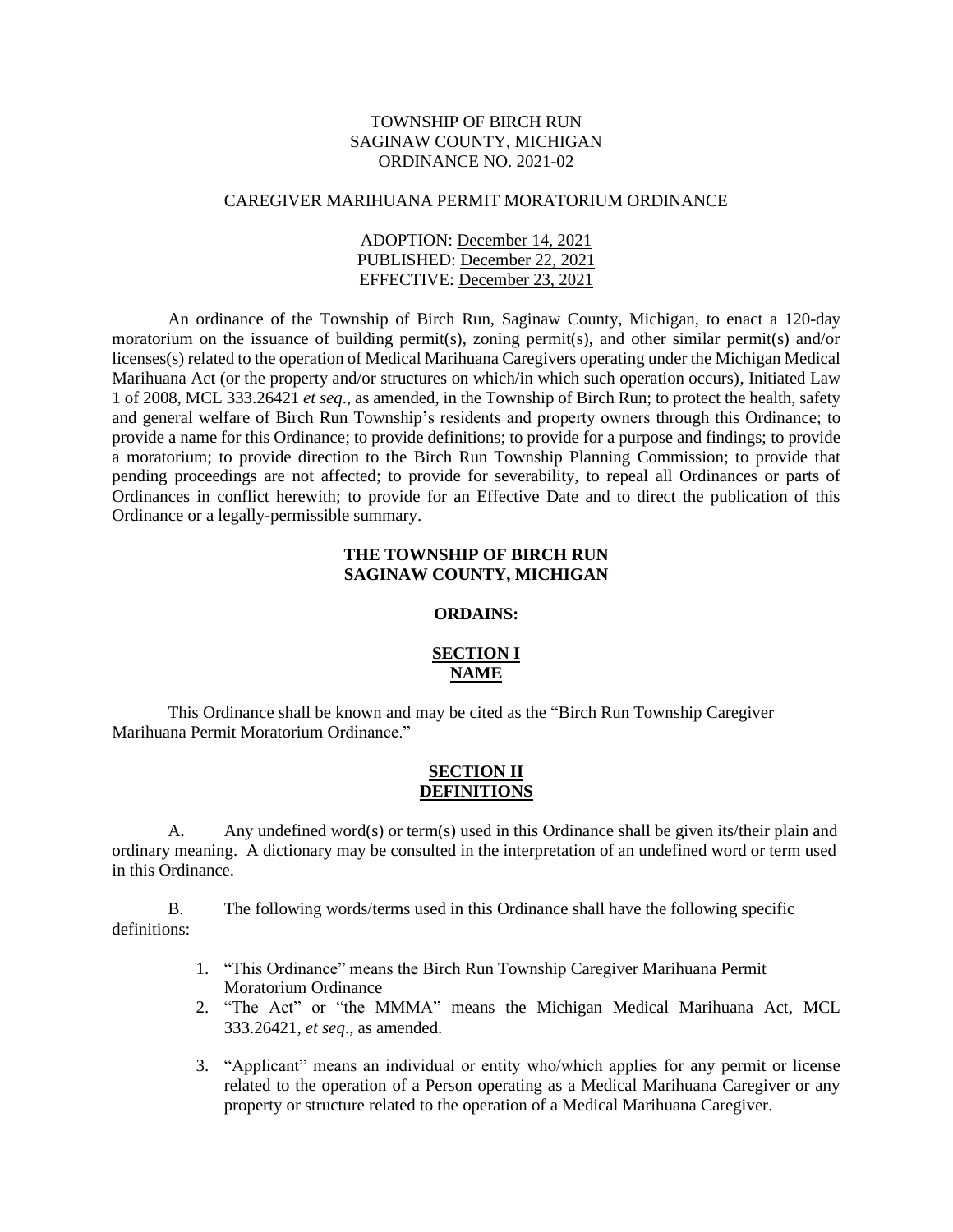- 4. "Marijuana" means the meaning given to it in Section 7601 of the Michigan Public Health Code, 1978 PA 368, as amended, MCL 333.7106 et seq., as is referred to in section 3(d) of the Michigan Medical Marihuana Act, PA 2008, Initiated Law 1, MCL 333.26423(d).
- 5. "Medical use of Marijuana" means the acquisition, possession, cultivation, manufacture, use, internal possession, delivery, transfer or transportation of Marijuana or paraphernalia relating to the administration of Marijuana to treat or alleviate a registered qualifying patient's debilitating medical condition or symptoms associated with the debilitating medical condition, as defined under the Michigan Medical Marihuana Act, PA 2008, Initiated Law 1, MCL 333.26421 *et seq*.
- 6. "Medical Marihuana Caregiver" means a "caregiver" as defined by the Michigan Medical Marihuana Act, MCL 333.26423, as amended.
- 7. "Permitted Premises" means the location for which any permit contemplated by this Ordinance is sought.
- 8. "Person" means an individual, corporation, company, partnership, or entity.
- 9. "Registered primary caregiver" means a registered primary caregiver, as defined in the Michigan Medical Marihuana Act, PA 2008, Initiated Law 1, MCL 333.26421 et seq.
- 10. "Registered primary caregiver operation" or "caregiver operation" means a registered primary caregiver in possession of a valid registry identification card is permitted to assist a qualifying patient to whom he or she is connected through the Michigan Department of Community Health's registration process with the medical use of Marijuana in certain industrial and residential districts, subject to the restrictions contained in this Order, the Birch Run Township Zoning Ordinance, as well as other applicable state, Saginaw County, or Township statutes, ordinances, regulations, resolutions, and/or other applicable law.
- 11. "Qualifying Patient" means a qualifying patient defined as such in MCL 333.26423 of the Act and who has been issued and possesses a registry identification card under the Act.
- 12. "Registry Identification Card: means the document defined as such in MCL 333.26423 of the Act and which is issued by the state of Michigan to identify a person as a registered qualifying patient or registered primary caregiver.
- 13. "Enclosed Locked Facility" means a facility defined as such in MCL 333.26423 of the Act where Marijuana plants may be kept under the Act.
- 14. "Planning Commission" means the Birch Run Township Planning Commission.
- 15. "Township" means the Township of Birch Run.
- 16. "Township Board" means the Birch Run Township Board of Trustees.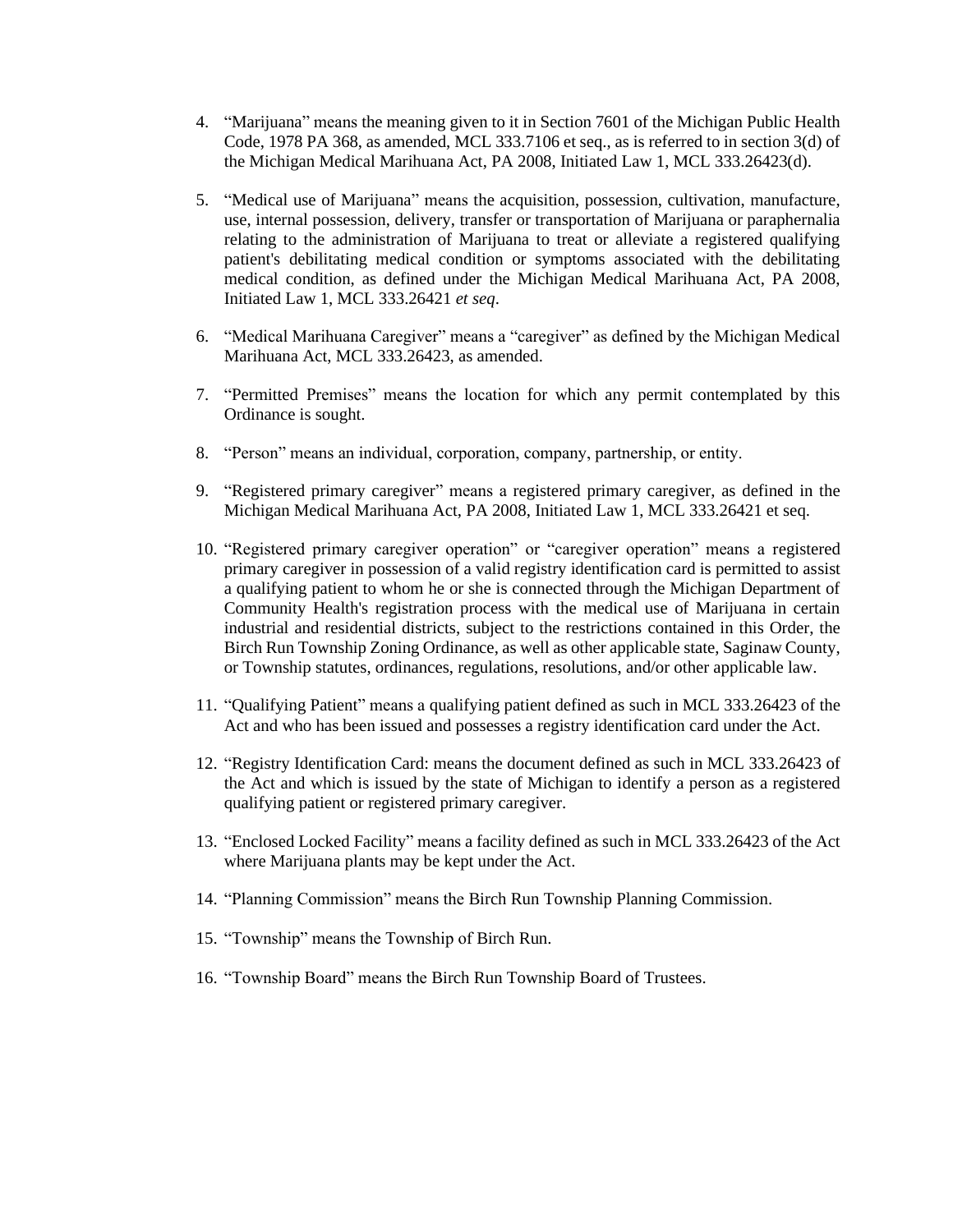#### **SECTION III PURPOSE AND FINDINGS**

A. The purpose of this moratorium is to provide sufficient time for the Birch Run Township Planning Commission and Birch Run Township Board to fully explore, analyze, research, make recommendations, and codify regulations regarding potential regulations applicable to the operation of Medical Marihuana Caregivers and the property and structure(s) on which Medical Marihuana Caregivers occur or are proposed to occur. In support of this Ordinance, the Birch Run Township Board has determined the following:

- 1. The Township has become aware of an increase of the operation of Medical-Marihuana Caregivers in the region, which is a more-recent and emerging land use. It is clear that interest in these operations is increasing across the state, and that the location of additional Medical Marihuana Caregiver operations within the Township may be imminent.
- 2. The integration of these Medical Marihuana Caregiver operations within the Township's existing land uses requires suitable regulations and controls for the protection of the health, safety and welfare of all of the Township's residents and property owners.
- 3. Pursuant to the Michigan Zoning Enabling Act (Act 110 of 2006, MCL 125.3101 *et seq*.,) the Township has adopted a Zoning Ordinance, which is a comprehensive land-use plan.
- 4. The Township wishes to consider whether amendments to its Zoning Ordinance to regulate the establishment and use of Medical Marihuana Caregiver operations is necessary in order to better protect the public health, safety, and welfare of Township's residents and property owners.
- 5. The Township also wishes to consider whether a police-power ordinance regulations the activities and actions of Medical Marihuana Caregiver operations is necessary in order to better protect the public health, safety, and welfare of Township's residents and property owners.
- 6. Imposing a moratorium on the siting, establishing, maintenance, and/or improvement of Medical Marihuana Caregiver operations as well as the real property and structures related to Medical Marihuana Caregiver operations on a limited temporary basis, is reasonable and necessary to allow the Township Planning Commission and Township Board time to fully explore, analyze, research and develop proposed zoning amendments and a police-power ordinance applicable to Medical Marihuana Caregiver operations and the related real property/properties and structures.
- 7. A moratorium should and shall be imposed upon the issuance of any building permit(s), zoning permit(s), and other similar permit(s) and/or licenses(s) related to the operation of Medical Marihuana Caregivers operating under the Michigan Medical Marihuana Act (or the property and/or structures on which/in which such operation occurs), as well as any and all permits, licenses, and/or approvals for any property subject to or under the jurisdiction of the Township's Zoning Ordinance for the establishment or improvement or Medical-Marihuana Caregiver operations (or the establishment or improvement of any real property or structure(s) on which/in which Medical Marihuana operations occur or are proposed to occur) for 120 days from the effective date of this Ordinance or until this Ordinance is repealed, whichever occurs first.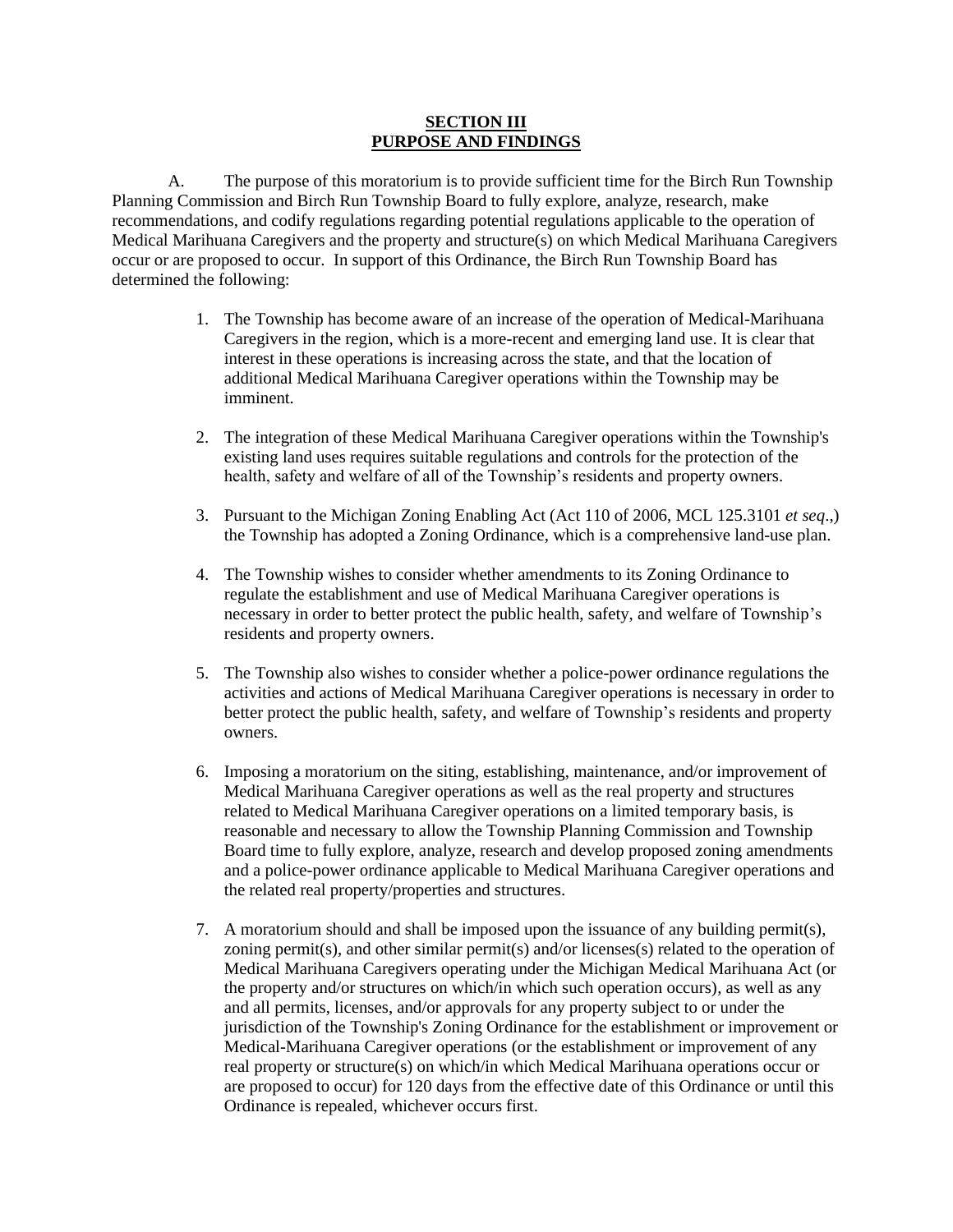# **SECTION IV MORATORIUM**

A moratorium is hereby imposed on the issuance of any building permit(s), zoning permit(s), and other similar permit(s) and/or licenses(s) related to the operation of Medical Marihuana Caregivers operating under the Michigan Medical Marihuana Act (or the property and/or structures on which/in which such operation occurs or is proposed to occur), as well as any and all permits, licenses, and/or approvals for any property subject to or under the jurisdiction of the Township's Zoning Ordinance for the establishment or improvement of Medical-Marihuana Caregiver operations (or the establishment or improvement of any real property or structure(s) on which/in which Medical Marihuana operations occur or are proposed to occur) for 120 days from the effective date of this Ordinance or until this Ordinance is repealed, whichever occurs first. Before this moratorium expires, the Township may by Ordinance extend the moratorium for up to six (6) months to allow sufficient time to complete amendments to its Zoning Ordinance and the adoption of a police-power ordinance, if necessary.

## **SECTION V DIRECTION TO TOWNSHIP PLANNING COMMISSION**

The Birch Run Township Planning Commission is hereby directed to research and consider regulations relating to Medical Marihuana Caregiver operations (and the real property and/or structure(s) on which/in which said operations are occurring/are proposed to occur) and, if appropriate, develop proposed amendments to the Birch Run Township Zoning Ordinance which address, among other things, the design, location, setbacks, and other matters deemed appropriate to regulate the real property and/or structure(s) on which/in which any Medical Marihuana Caregiver operations are occurring/are proposed to occur in Birch Run Township.

# **SECTION VI PENDING PROCEEDINGS NOT AFFECTED.**

Nothing in this ordinance shall be construed to affect any suit or proceeding impending in any court, or any rights acquired, or liability incurred, or any cause or causes of action acquired or existing, under any act or ordinance hereby repealed as cited in this ordinance; nor shall any just or legal right or remedy of any character be lost, impaired, or affected by this ordinance.

#### **SECTION VII SEVERABILITY**

Should any section, clause, or provision of this Ordinance be declared to be invalid by a court of competent jurisdiction, the same shall not affect the validity of the Ordinance as a whole or any other part thereof other than the parts so declared to be invalid. The Birch Run Township Board of Trustees hereby declares that it would have enacted this Ordinance even without whatever provision may be declared invalid by a court of competent jurisdiction.

## **SECTION VIII REPEAL OF CONFLICTING ORDINANCES**

All Ordinances or parts of Ordinances in conflict herewith are hereby repealed.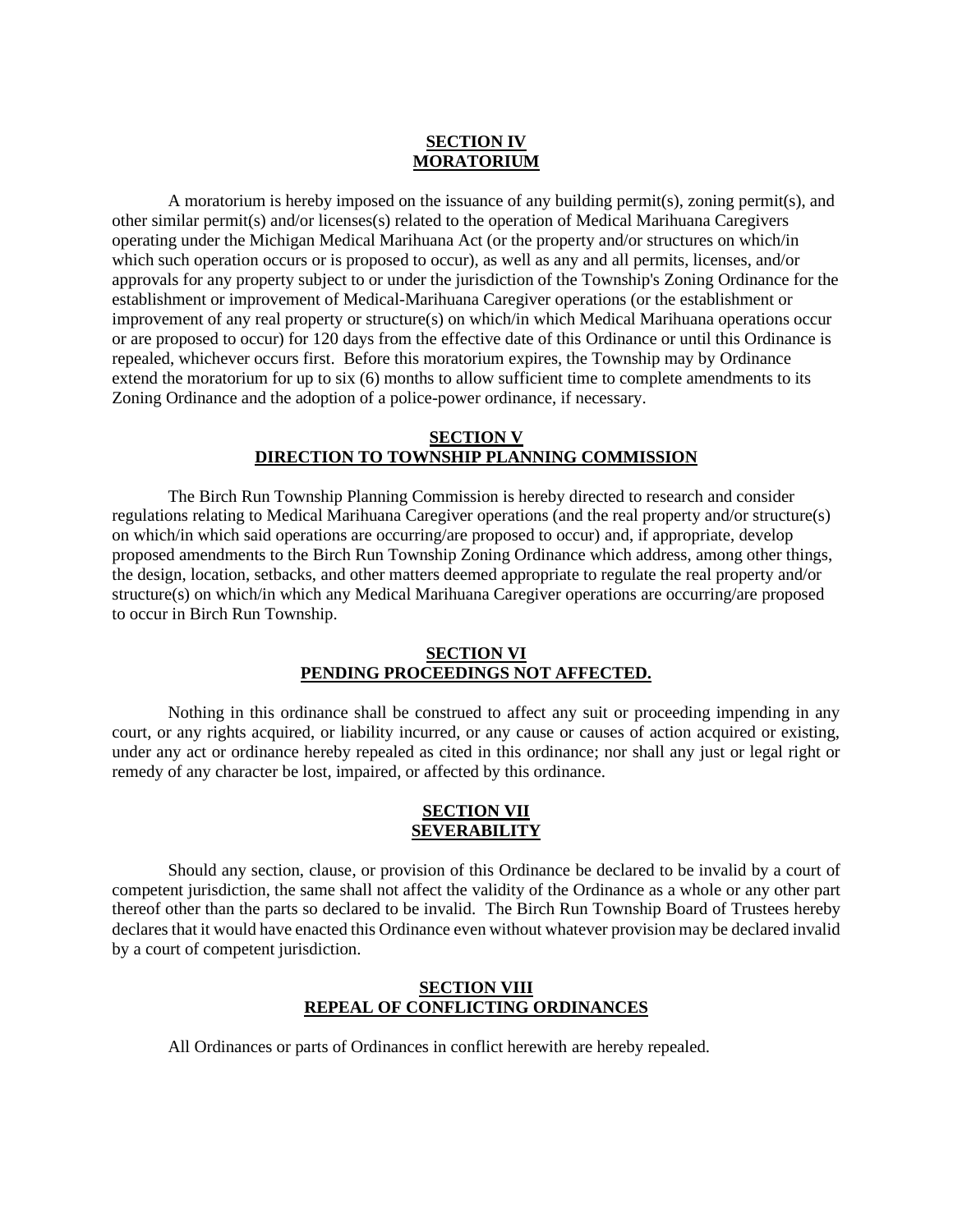#### **SECTION IX EFFECTIVE DATE**

This Ordinance and the rules, regulations, provisions, requirements, orders, and matters established and adopted hereby shall take effect the day following publication as required by law following adoption by the Township Board.

## **SECTION X TOWNSHIP PUBLICATION**

The Township Clerk is hereby ordered and directed to cause this Ordinance to be published, either in full or in the form of a legally-permitted summary, in a newspaper of general circulation within Birch Run Township.

This Ordinance is hereby declared to have been adopted by the Birch Run Township Board of Trustees, County of Saginaw, State of Michigan, at a regular meeting held on the 14th day of December 2021 and ordered to be given publication in the manner prescribed by law.

YEAS: Kiessling, Letterman, Parlberg, Sheridan, D. Trinklein Jr NAYS: None ABSENT: Watts

TOWNSHIP OF BIRCH RUN:

By:

RAY LETTERMAN, Township Supervisor

By:

COREY TRINKLEIN, Township Clerk

Date of Publication: December 22, 2021

Newspaper: Birch Run/Bridgeport Herald